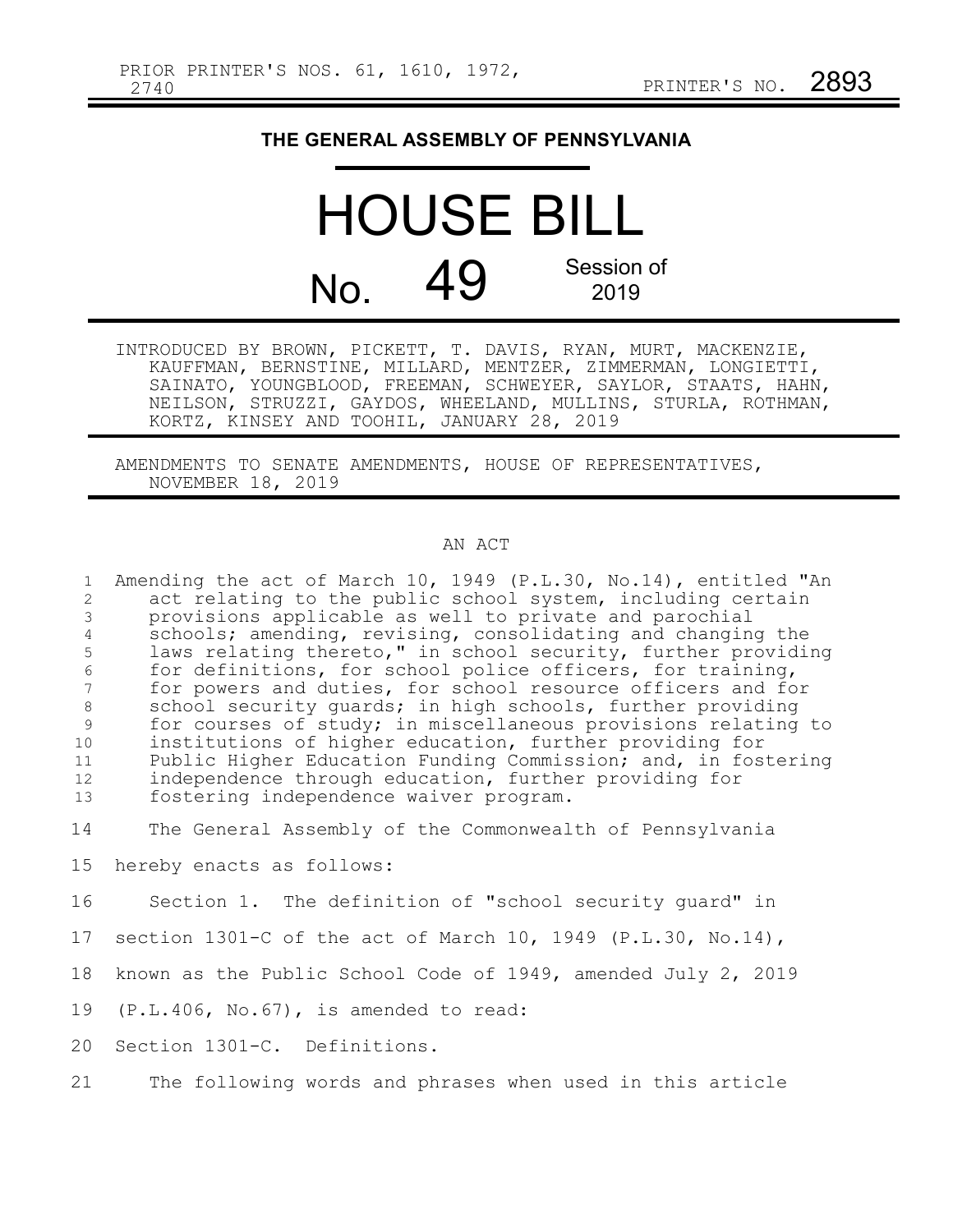shall have the meanings given to them in this section unless the context clearly indicates otherwise: 1 2

\* \* \* 3

"School security guard." An individual employed by a school entity, nonpublic school or a third-party vendor or an independent contractor who is assigned to a school for routine safety and security duties and has not been granted powers under section  $[1306-C(3)]$   $1306-C(a)(3)$  or (b). 4 5 6 7 8

\* \* \* 9

Section 2. Sections 1302-C(b)(2), 1305-C(a), 1306-C, 1313-  $C(a.1)$  (2) and  $1314-C(b)$  AND (C)(3) of the act, amended July 2, 2019 (P.L.406, No.67), are amended to read: Section 1302-C. School police officers. **<--** 10 11 12 13

\* \* \* 14

(b) Appointment.-- 15

\* \* \*

16

(2) The judge may, at the request of the school entity or nonpublic school, grant the school police officer the powers as provided under section 1306-C(b), the authority to issue citations for summary offenses as provided in section  $[1306-C(3)]$  1306-C(a)(3) or the authority to detain students until the arrival of local law enforcement or any combination thereof. 17 18 19 20 21 22 23

\* \* \* 24

Section 1305-C. Training. 25

(a) General rule.--A school police officer who has been granted powers under section  $[1306-C(3)]$   $1306-C(a)$  (3) or (b) or has been authorized to carry a firearm must, before entering upon the duties of the office, satisfy the following: (1) Successfully complete basic training as required by 26 27 28 29 30

20190HB0049PN2893 - 2 -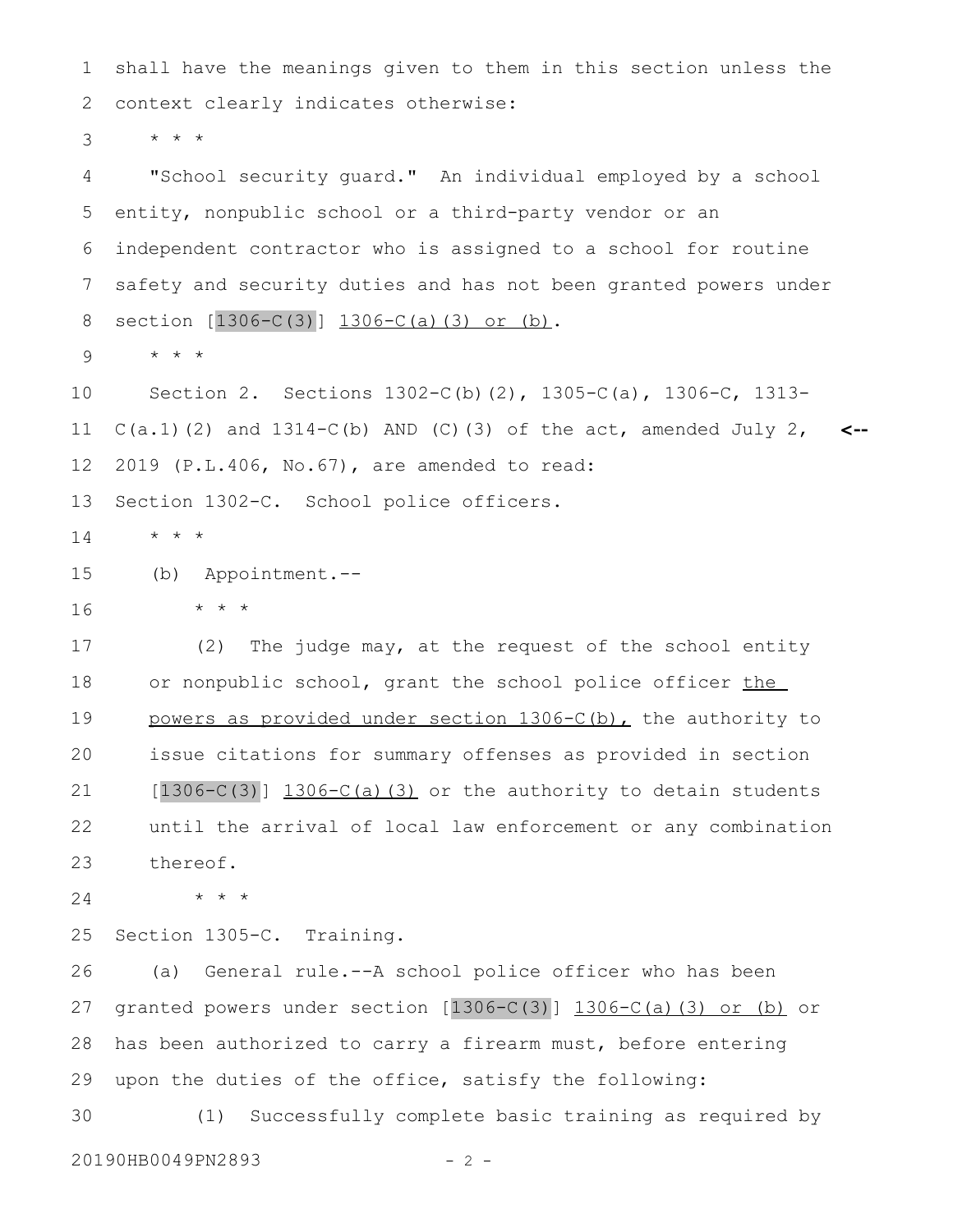the Municipal Police Officers' Education and Training Commission under 53 Pa.C.S. Ch. 21 Subch. D (relating to municipal police education and training) or has graduated from the Pennsylvania State Police Academy, has been employed as a State trooper with the Pennsylvania State Police and has separated from that service in good standing. 1 2 3 4 5 6

(2) (i) Successfully complete the Basic School Resource Officer Course offered by the National Association of School Resource Officers or an equivalent course of instruction approved by the commission. 7 8 9 10

(ii) A school police officer who is [currently] employed or contracted by a school entity or nonpublic school before September 2, 2019, shall have [six months from the effective date of this paragraph] until the beginning of the 2020-2021 school year to complete the instruction. 11 12 13 14 15 16

\* \* \* 17

Section 1306-C. Powers and duties. 18

(a) General rule.--A school police officer appointed under section 1302-C(b) shall possess and exercise all the following powers and duties: 19 20 21

(1) To enforce good order in school buildings, on school buses and on school grounds in the respective school entities or nonpublic schools. For purposes of this paragraph, the term "school bus" shall include a vehicle leased by the school entity or nonpublic school to transport students and a vehicle of mass transit used by students to go to and from school and school activities when the school police officer responds to a report of an incident involving a breach of good order or violation of law. 22 23 24 25 26 27 28 29 30

20190HB0049PN2893 - 3 -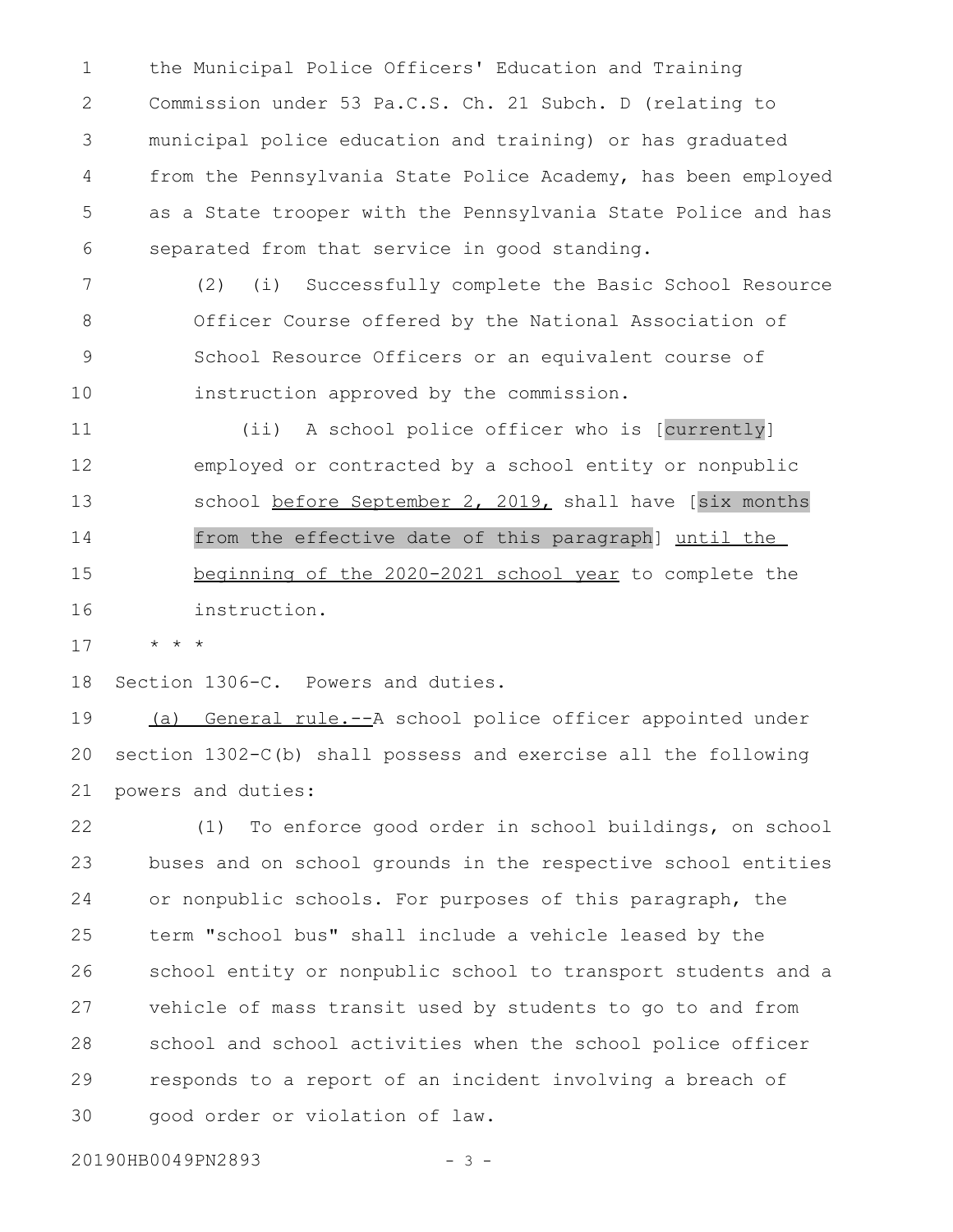(3) If authorized by the court, to issue summary citations or to detain individuals WHO ARE in school buildings, on school buses and on school grounds in the respective school entities or nonpublic schools until local law enforcement is notified. (b) Specific powers.--If authorized by the court, a school police officer who is a law enforcement officer employed by a school entity or nonpublic school whose responsibilities, including work hours, are established by the school entity or nonpublic school, may exercise the same powers as exercised under authority of law or ordinance by the police of the municipality in which the school property is located. Section 1313-C. School resource officers. \* \* \* (a.1) Training.-- \* \* \* (2) A school resource officer who is [currently] stationed in a school entity or nonpublic school before September 2, 2019, shall have [six months from the effective date of this subsection] until the beginning of the 2020-2021 school year to complete the instruction. \* \* \* Section 1314-C. School security guards. \* \* \* (b) Training.--The following shall apply: (1) [A] Prior to entering upon the duties of the office, a school security guard shall successfully complete the Basic School Resource Officer Course offered by the National Association of School Resource Officers or an equivalent course of instruction approved by the commission. **<--** 1 2 3 4 5 6 7 8 9 10 11 12 13 14 15 16 17 18 19 20 21 22 23 24 25 26 27 28 29 30

20190HB0049PN2893 - 4 -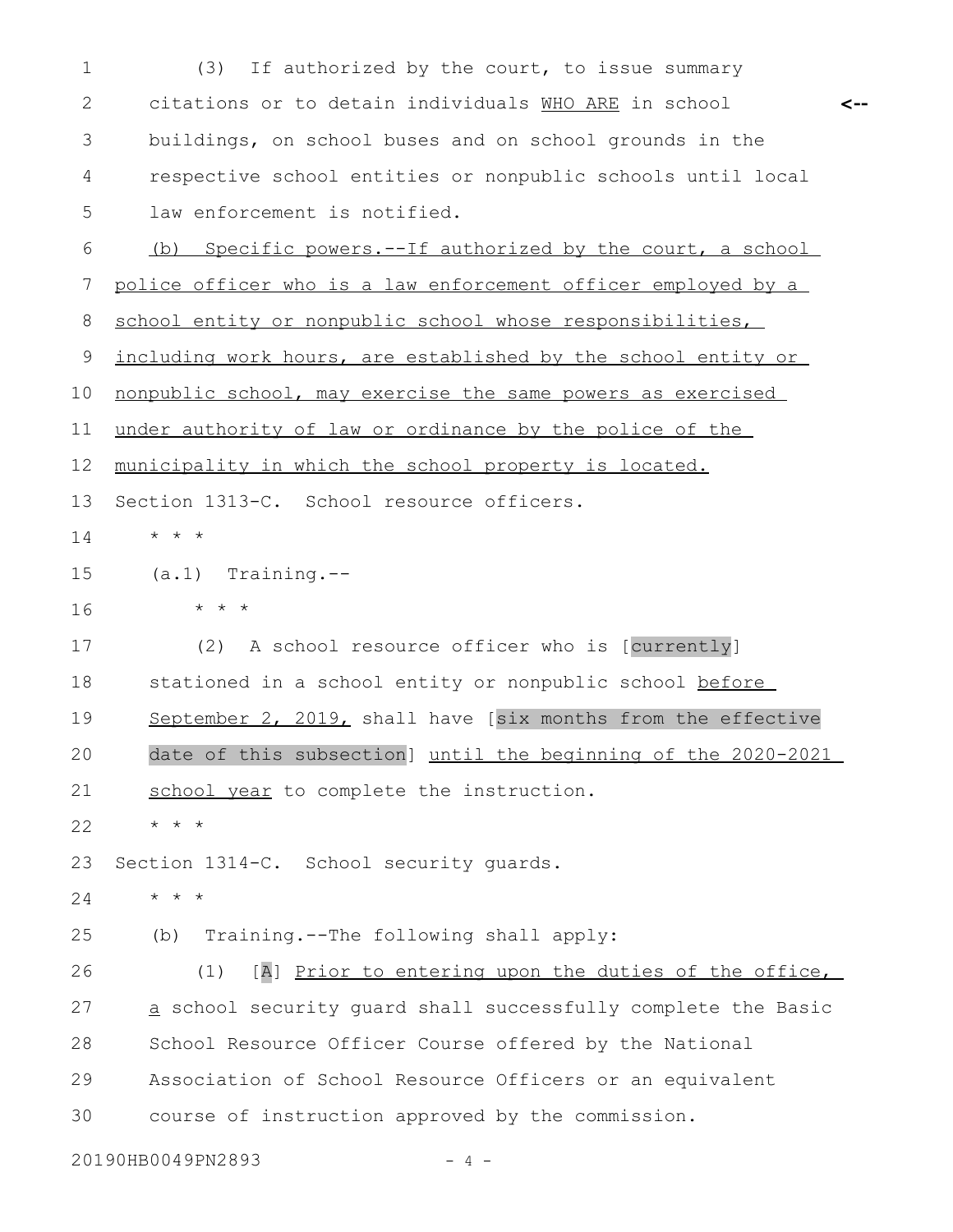(2) **[**A**]** AN UNARMED school security guard who is 1 **<--** [currently] employed or contracted by a school entity or nonpublic school before September 2, 2019, shall have [six months from the effective date of this subsection] until the beginning of the 2020-2021 school year to complete the instruction. \* \* \* (3) AN ARMED SCHOOL SECURITY GUARD WHO IS EMPLOYED OR CONTRACTED BY A SCHOOL ENTITY OR NONPUBLIC SCHOOL BEFORE SEPTEMBER 2, 2019, SHALL HAVE UNTIL FEBRUARY 28, 2020, TO COMPLETE THE INSTRUCTION UNDER PARAGRAPH (1) UNLESS AN EXTENSION IS APPROVED THROUGH THE FOLLOWING PROCESS: (I) THE GOVERNING BODY OF A SCHOOL ENTITY OR NONPUBLIC SCHOOL MAY APPROVE AN EXTENSION OF THE DEADLINE SPECIFIED IN THIS PARAGRAPH FOR ARMED SCHOOL SECURITY GUARDS TO COMPLETE THE REQUIRED INSTRUCTION DUE TO A HARDSHIP IN COMPLYING WITH THE DEADLINE. THE DEADLINE MAY BE EXTENDED TO NO LATER THAN THE BEGINNING OF THE 2020- 2021 SCHOOL YEAR. THE FOLLOWING SHALL APPLY: (A) THE GOVERNING BODY MUST DETERMINE THAT COMPLYING WITH THE INSTRUCTION DEADLINE WOULD PRESENT A HARDSHIP FOR THE SCHOOL ENTITY OR NONPUBLIC SCHOOL. (B) THE GOVERNING BODY OF A SCHOOL ENTITY WHICH IS SUBJECT TO 65 PA.C.S. CH. 7 (RELATING TO OPEN MEETINGS) MAY DISCUSS THE ISSUE OF A HARDSHIP EXTENSION IN EXECUTIVE SESSION, EXCEPT THAT APPROVAL OF THE HARDSHIP EXTENSION MUST OCCUR AT A PUBLIC MEETING. (C) THE SCHOOL ENTITY OR NONPUBLIC SCHOOL SHALL SUBMIT THE APPROVED HARDSHIP EXTENSION TO THE OFFICE **<-- <--** 2 3 4 5 6 7 8 9 10 11 12 13 14 15 16 17 18 19 20 21 22 23 24 25 26 27 28 29 30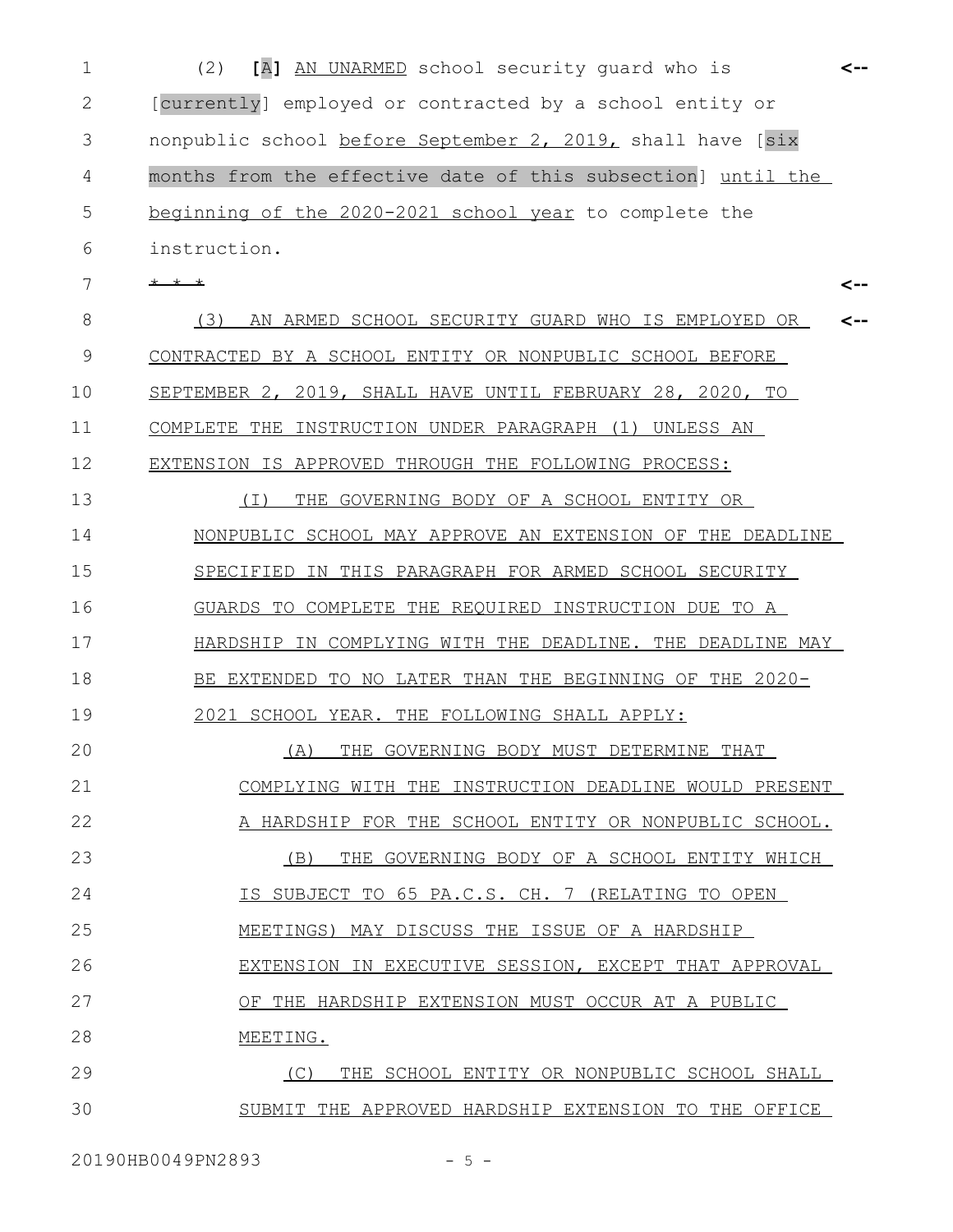| $\mathbf 1$  | OF SAFE SCHOOLS WITHIN THE DEPARTMENT NOT LATER THAN              |
|--------------|-------------------------------------------------------------------|
| $\mathbf{2}$ | 15 DAYS FROM THE DATE OF APPROVAL. ANY DOCUMENTATION              |
| 3            | SUBMITTED UNDER THIS CLAUSE MAY NOT BE SUBJECT TO THE             |
| 4            | ACT OF FEBRUARY 14, 2008 (P.L.6, NO.3), KNOWN AS THE              |
| 5            | RIGHT-TO-KNOW LAW.                                                |
| 6            | (II) FOR THE PURPOSES OF THIS SECTION, A HARDSHIP                 |
| 7            | SHALL INCLUDE ANY OF THE FOLLOWING:                               |
| 8            | (A) INCREASED RISK TO STUDENTS, STAFF OR                          |
| 9            | VISITORS DUE TO THE ABSENCE OF SCHOOL SECURITY GUARDS             |
| 10           | WHILE SCHOOL IS IN SESSION BECAUSE OF COMPLIANCE WITH             |
| 11           | THE INSTRUCTION DEADLINE.                                         |
| 12           | (B) DEPLOYMENT OR ACTIVE MILITARY SERVICE,                        |
| 13           | ILLNESS, FAMILY EMERGENCY, DEATH IN THE IMMEDIATE                 |
| 14           | FAMILY OR OTHER APPROVED LEAVE OF ABSENCE WHICH WOULD             |
| 15           | PREVENT SCHOOL SECURITY GUARDS FROM COMPLYING WITH                |
| 16           | THE INSTRUCTION DEADLINE.                                         |
| 17           | (C) ARMED SCHOOL SECURITY GUARDS. -- A SCHOOL ENTITY OR           |
| 18           | NONPUBLIC SCHOOL MAY EMPLOY OR CONTRACT WITH AN INDEPENDENT       |
| 19           | CONTRACTOR OR A THIRD-PARTY VENDOR UNDER SECTION 1311-C FOR AN    |
|              | 20 ARMED SCHOOL SECURITY GUARD IF ALL OF THE FOLLOWING CONDITIONS |
| 21           | ARE MET:                                                          |
| 22           | $\star$ $\star$ $\star$                                           |
| 23           | (3)<br>THE SCHOOL SECURITY GUARD HAS [COMPLIED WITH               |
| 24           | TRAINING] COMPLETED THE INSTRUCTIONAL REQUIREMENTS UNDER          |
| 25           | SUBSECTION (B).                                                   |
| 26           | $\star$ $\star$ $\star$                                           |
| 27           | Section 3. Section 1605 of the act is amended by adding a         |
| 28           | subsection to read:                                               |
| 29           | Section 1605. Courses of Study.--* * *                            |
| 30           | (d) (1) Beginning with students graduating from a public          |
|              |                                                                   |

20190HB0049PN2893 - 6 -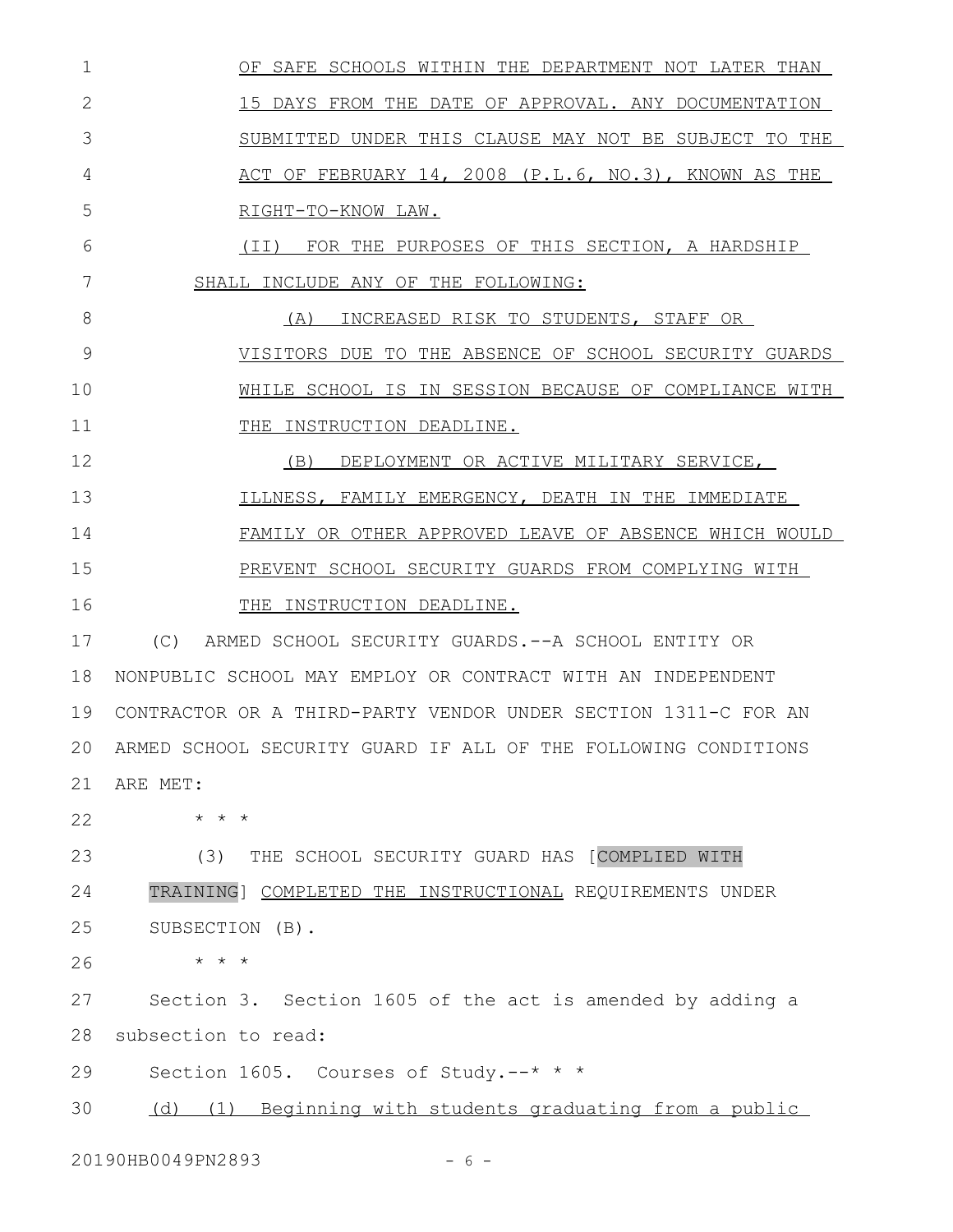| 2<br>continuing in each school year thereafter, a student who<br>3<br>successfully completes a course in personal finance during<br>4<br>5<br>the student's social studies, family and consumer science,<br>6<br>mathematics or business education credit requirement for<br>7<br>$8\,$<br>$\mathsf 9$<br>public high school shall have discretion to determine the<br>10<br>11<br>student shall be applied.<br>12<br>13<br>credit earned under subsections (c) and (d) to satisfy the<br>student's mathematics credit requirement for graduation.<br>14<br>15<br>16<br>17<br>unless the context clearly indicates otherwise:<br>18<br>19<br>$20 -$<br>21<br>22<br>23<br>to be financially responsible.<br>24<br>25<br>school within a school district, a charter school, a cyber<br>26<br>charter school, a regional charter school or a career and<br>27<br>technical school, that offers twelfth grade.<br>28<br>2019 (P.L.417, No.70), is amended to read:<br>29<br>30<br>Section 2001-I. Public Higher Education Funding Commission.<br>20190HB0049PN2893<br>$7 -$ | $\mathbf 1$ | high school at the end of the 2020-2021 school year, and             |
|-------------------------------------------------------------------------------------------------------------------------------------------------------------------------------------------------------------------------------------------------------------------------------------------------------------------------------------------------------------------------------------------------------------------------------------------------------------------------------------------------------------------------------------------------------------------------------------------------------------------------------------------------------------------------------------------------------------------------------------------------------------------------------------------------------------------------------------------------------------------------------------------------------------------------------------------------------------------------------------------------------------------------------------------------------------------------|-------------|----------------------------------------------------------------------|
|                                                                                                                                                                                                                                                                                                                                                                                                                                                                                                                                                                                                                                                                                                                                                                                                                                                                                                                                                                                                                                                                         |             |                                                                      |
|                                                                                                                                                                                                                                                                                                                                                                                                                                                                                                                                                                                                                                                                                                                                                                                                                                                                                                                                                                                                                                                                         |             |                                                                      |
|                                                                                                                                                                                                                                                                                                                                                                                                                                                                                                                                                                                                                                                                                                                                                                                                                                                                                                                                                                                                                                                                         |             | grades nine through twelve shall be permitted to apply up to one     |
|                                                                                                                                                                                                                                                                                                                                                                                                                                                                                                                                                                                                                                                                                                                                                                                                                                                                                                                                                                                                                                                                         |             | credit earned for successful completion of the course to satisfy     |
|                                                                                                                                                                                                                                                                                                                                                                                                                                                                                                                                                                                                                                                                                                                                                                                                                                                                                                                                                                                                                                                                         |             |                                                                      |
|                                                                                                                                                                                                                                                                                                                                                                                                                                                                                                                                                                                                                                                                                                                                                                                                                                                                                                                                                                                                                                                                         |             |                                                                      |
|                                                                                                                                                                                                                                                                                                                                                                                                                                                                                                                                                                                                                                                                                                                                                                                                                                                                                                                                                                                                                                                                         |             | graduation, provided that the governing body of the student's        |
|                                                                                                                                                                                                                                                                                                                                                                                                                                                                                                                                                                                                                                                                                                                                                                                                                                                                                                                                                                                                                                                                         |             |                                                                      |
|                                                                                                                                                                                                                                                                                                                                                                                                                                                                                                                                                                                                                                                                                                                                                                                                                                                                                                                                                                                                                                                                         |             | graduation credit requirement to which the credit earned by the      |
|                                                                                                                                                                                                                                                                                                                                                                                                                                                                                                                                                                                                                                                                                                                                                                                                                                                                                                                                                                                                                                                                         |             |                                                                      |
|                                                                                                                                                                                                                                                                                                                                                                                                                                                                                                                                                                                                                                                                                                                                                                                                                                                                                                                                                                                                                                                                         |             | (2) A student shall not be permitted to apply more than one          |
|                                                                                                                                                                                                                                                                                                                                                                                                                                                                                                                                                                                                                                                                                                                                                                                                                                                                                                                                                                                                                                                                         |             |                                                                      |
|                                                                                                                                                                                                                                                                                                                                                                                                                                                                                                                                                                                                                                                                                                                                                                                                                                                                                                                                                                                                                                                                         |             |                                                                      |
|                                                                                                                                                                                                                                                                                                                                                                                                                                                                                                                                                                                                                                                                                                                                                                                                                                                                                                                                                                                                                                                                         |             | (3) As used in this subsection, the following words and              |
|                                                                                                                                                                                                                                                                                                                                                                                                                                                                                                                                                                                                                                                                                                                                                                                                                                                                                                                                                                                                                                                                         |             | phrases shall have the meanings given to them in this paragraph      |
|                                                                                                                                                                                                                                                                                                                                                                                                                                                                                                                                                                                                                                                                                                                                                                                                                                                                                                                                                                                                                                                                         |             |                                                                      |
|                                                                                                                                                                                                                                                                                                                                                                                                                                                                                                                                                                                                                                                                                                                                                                                                                                                                                                                                                                                                                                                                         |             | <u>"Personal finance" shall mean the integration of various</u>      |
|                                                                                                                                                                                                                                                                                                                                                                                                                                                                                                                                                                                                                                                                                                                                                                                                                                                                                                                                                                                                                                                                         |             | factors relating to personal financial management, including         |
|                                                                                                                                                                                                                                                                                                                                                                                                                                                                                                                                                                                                                                                                                                                                                                                                                                                                                                                                                                                                                                                                         |             | understanding financial institutions, using money, learning to       |
|                                                                                                                                                                                                                                                                                                                                                                                                                                                                                                                                                                                                                                                                                                                                                                                                                                                                                                                                                                                                                                                                         |             | manage personal assets and liabilities, creating budgets and any     |
|                                                                                                                                                                                                                                                                                                                                                                                                                                                                                                                                                                                                                                                                                                                                                                                                                                                                                                                                                                                                                                                                         |             | other factors that may assist an individual in this Commonwealth     |
|                                                                                                                                                                                                                                                                                                                                                                                                                                                                                                                                                                                                                                                                                                                                                                                                                                                                                                                                                                                                                                                                         |             |                                                                      |
|                                                                                                                                                                                                                                                                                                                                                                                                                                                                                                                                                                                                                                                                                                                                                                                                                                                                                                                                                                                                                                                                         |             | <u>"Public high school" shall mean a public school, including a </u> |
|                                                                                                                                                                                                                                                                                                                                                                                                                                                                                                                                                                                                                                                                                                                                                                                                                                                                                                                                                                                                                                                                         |             |                                                                      |
|                                                                                                                                                                                                                                                                                                                                                                                                                                                                                                                                                                                                                                                                                                                                                                                                                                                                                                                                                                                                                                                                         |             |                                                                      |
|                                                                                                                                                                                                                                                                                                                                                                                                                                                                                                                                                                                                                                                                                                                                                                                                                                                                                                                                                                                                                                                                         |             |                                                                      |
|                                                                                                                                                                                                                                                                                                                                                                                                                                                                                                                                                                                                                                                                                                                                                                                                                                                                                                                                                                                                                                                                         |             | Section 4. Section 2001-I(i)(13) of the act, added July 2,           |
|                                                                                                                                                                                                                                                                                                                                                                                                                                                                                                                                                                                                                                                                                                                                                                                                                                                                                                                                                                                                                                                                         |             |                                                                      |
|                                                                                                                                                                                                                                                                                                                                                                                                                                                                                                                                                                                                                                                                                                                                                                                                                                                                                                                                                                                                                                                                         |             |                                                                      |
|                                                                                                                                                                                                                                                                                                                                                                                                                                                                                                                                                                                                                                                                                                                                                                                                                                                                                                                                                                                                                                                                         |             |                                                                      |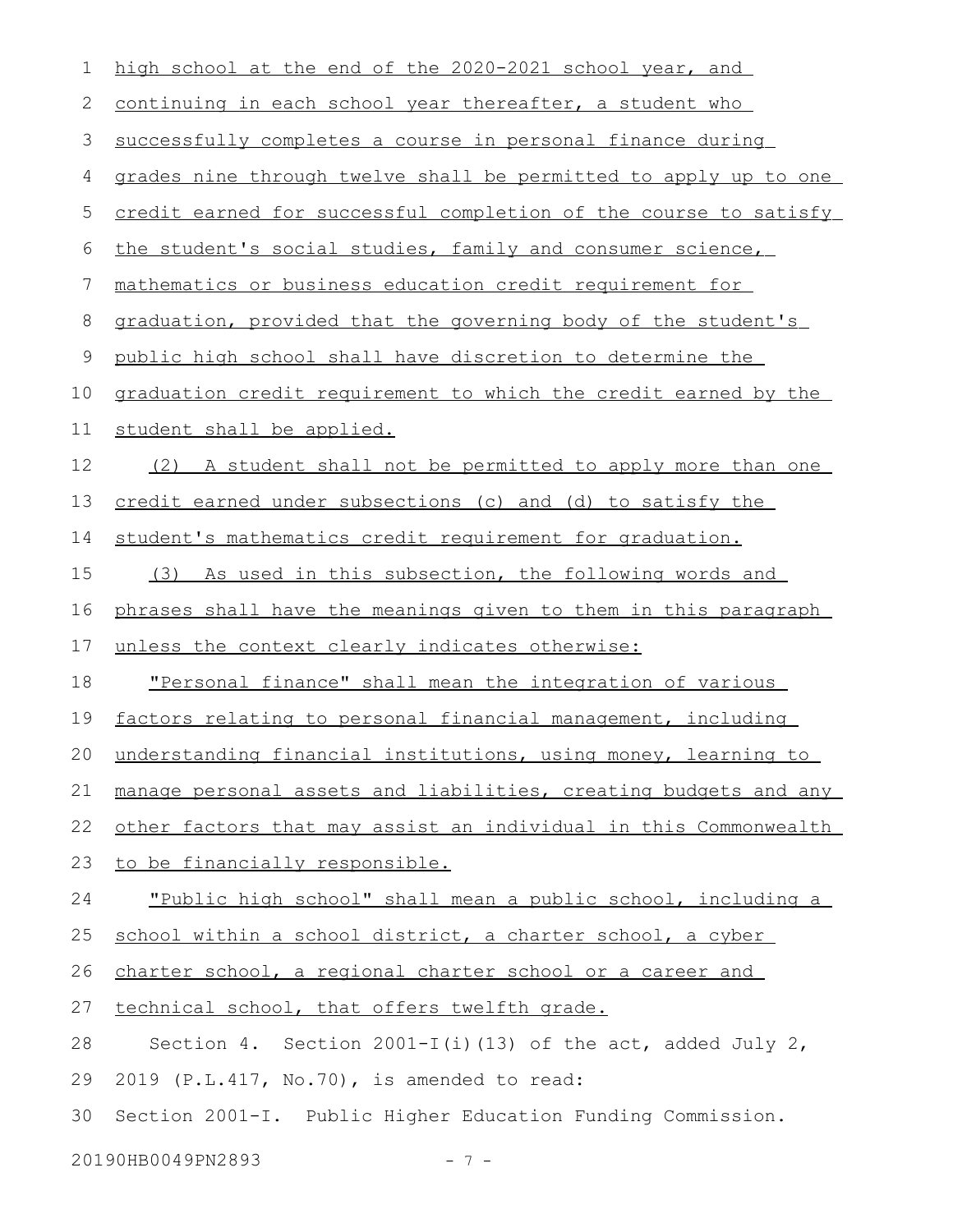\* \* \* 1

\* \* \*

(i) Additional powers and duties.--The commission shall have all of the following powers and duties: 2 3

4

(13) Issue a report of the commission's findings and recommendations to the Governor, the President pro tempore of the Senate, the Speaker of the House of Representatives, the Majority Leader and Minority Leader of the Senate, the Majority Leader and Minority Leader of the House of Representatives, the Secretary of Education, the State Board of Education, the Appropriations Committee of the Senate, the Appropriations Committee of the House of Representatives, the Education Committee of the Senate and the Education Committee of the House of Representatives not later than [one year after the effective date of this section] November 30, 2020. \* \* \* Section 5. Section 2602-K(c) of the act, added June 28, 2019 (P.L.117, No.16), is amended to read: 5 6 7 8 9 10 11 12 13 14 15 16 17 18

Section 2602-K. Fostering independence waiver program. 19

\* \* \* 20

(c) Eligibility.--In order to receive a fostering independence waiver under this section, an individual must be a current resident of this Commonwealth and eligible for the Pennsylvania Chafee Education and Training Grant Program under the Foster Care Independence Act of 1999 (Public Law 106-169, 113 Stat. 1822) as administered by the Department of Human Services and must have applied for all available Federal and State grants. 21 22 23 24 25 26 27 28

\* \* \* 29

SECTION 6. SCHOOL POLICE OFFICERS APPOINTED PRIOR TO 30

20190HB0049PN2893 - 8 -

**<--**